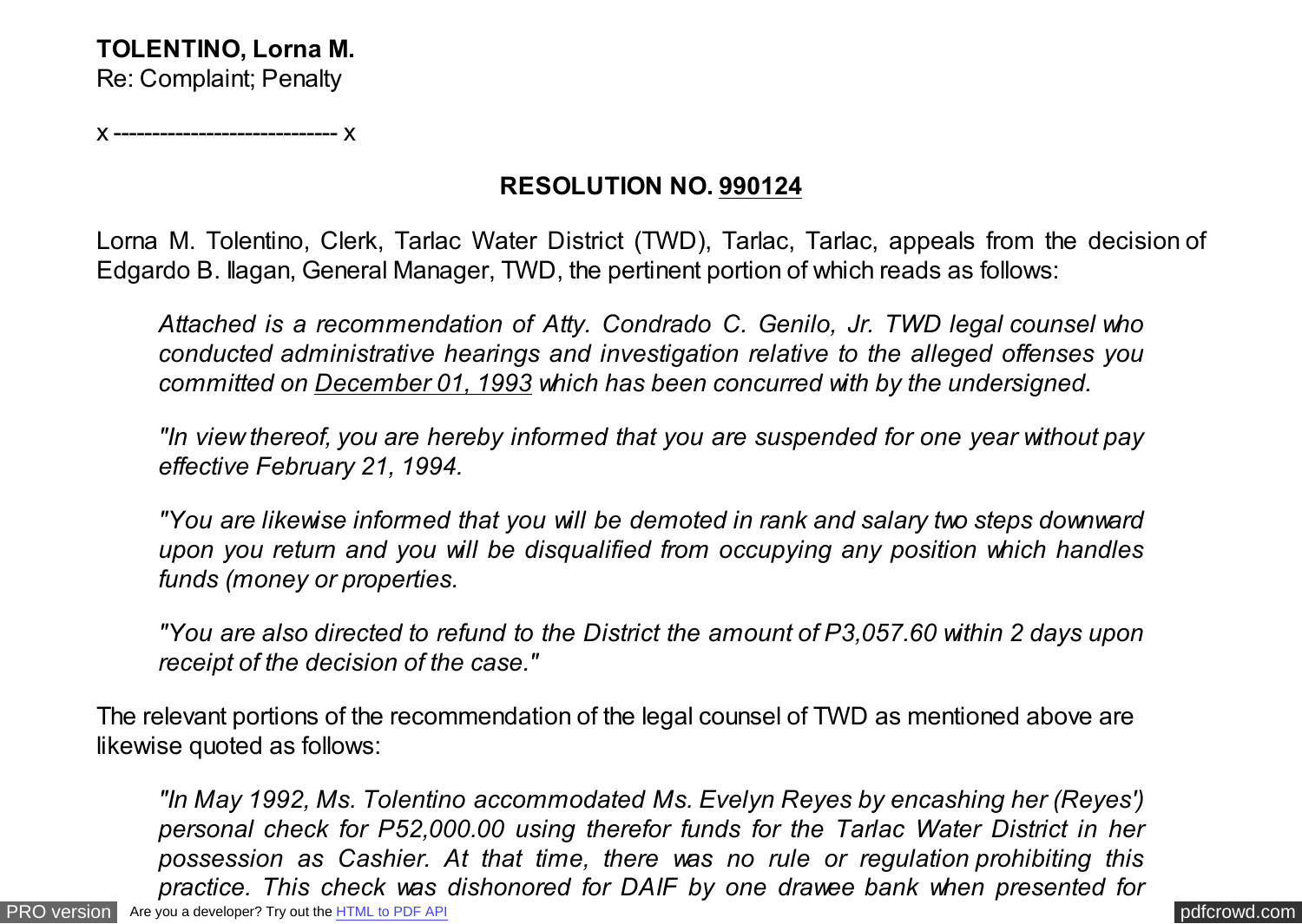*payment, so that, Ms. Reyes gave Ms. Tolentino other checks for the same amount but which were also dishonored. A check for P40.000.00 issued by Ms. Elizabeth Tolentino was also given to somehow cover the account, but its payment was stopped. Thereafter, Ms Reyes disappeared from Tarlac, so that, Ms Tolentino was resigned to her loss. But since she had no money to cover this shortage in her funds as Tarlac Water District Cashier, she employed means at cover-up to the extent of falsifying entries in her books and by conniving with the bookkeeper of inter Bank, she even changed the year appearing in the dishonored checks from 1992-1993. Because of this cover-up this shortage was not discovered by the Commission on Audit Auditors when they examined her accounts in June 1993.*

*practice. This check was dishonored for DAIF by one drawee bank when presented for*

*"When the discrepancies in her accounts was discovered and investigation undertaken, her accounts were balance. There was no shortage found therein. Ms. Tolentino explained that when she gave up the idea of recovering from Ms. Reyes, she tried to pay her loss little by little until the shortage was only P40,000.00. But when this matter was discovered, she immediately paid the missing amount by borrowing from her parents, that is she was not found to have any shortage. She, admitted that the Tarlac Water District lost the interest income due the P52,000.00 for about 1 1/2 years amounting to around P3,057,60..*

*"Ms. Tolentino admitted her mistake and pleads for understanding and liberality. She denies being motivated by material gain when she accepted the check of Ms Reyes, claiming that it was purely an accommodation, although she did not know Ms. reyes very well*

*"From the foregoing it clearly appears that although Ms. Tolentino did not violate any rule or regulation in encashing the check of Ms. Reyes, she was still responsible therefor. Her failure to remit the needed amount to the Tarlac Water District immediately caused it to be damaged in the amount of P3,057.60 representing expected interest income therefor. This malfeasance of hers was aggravated by her cover-up to the extent of falsifying her records and conniving with a bank bookeeper.*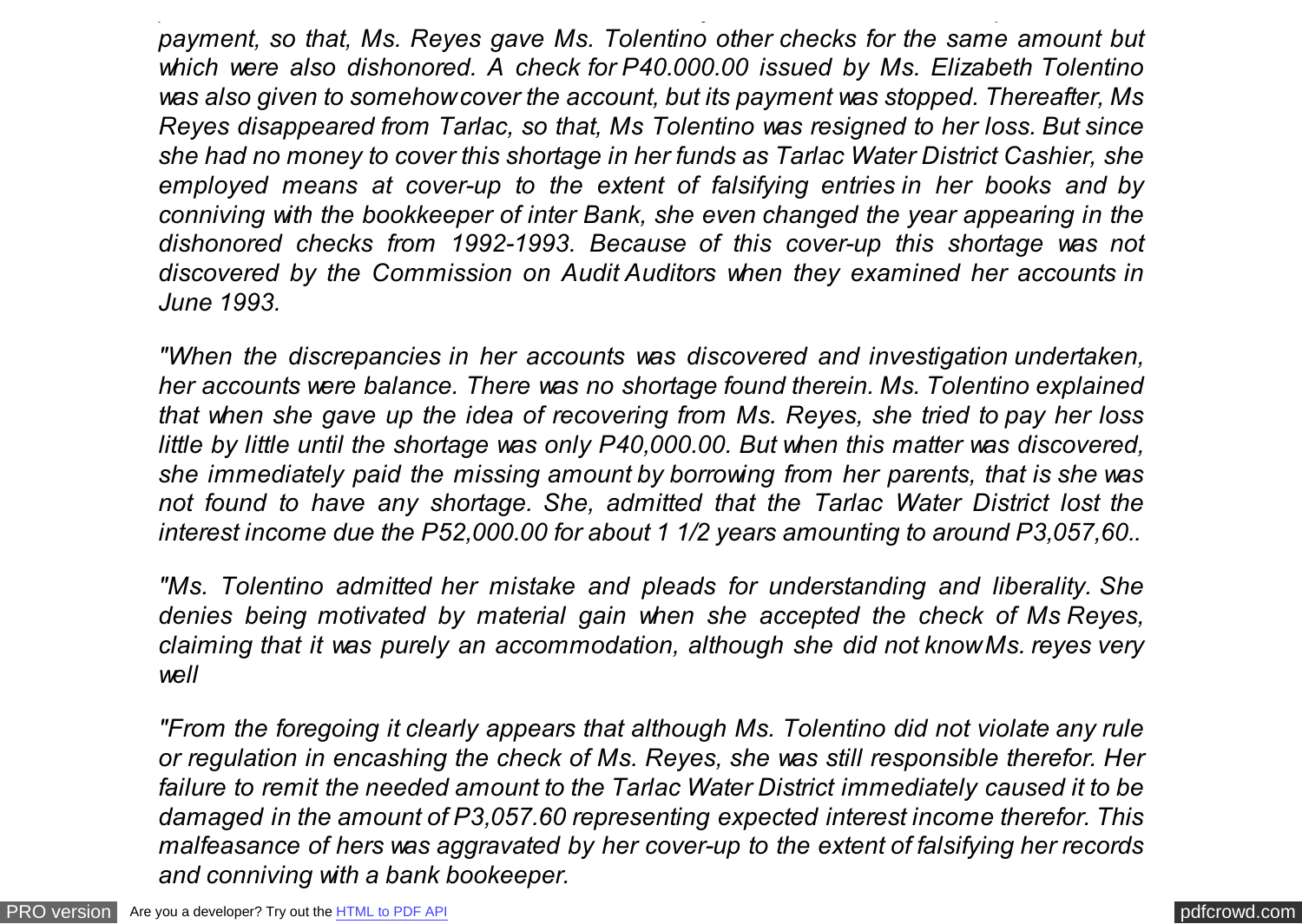*"This conduct of Ms. Tolentino should merit grave disapproval and the severest penalty, especially because she was holding a very sensitive position --- that of cashier who should but the epitome of honesty. Were her cover-up successful (which was for 1 1/2 years), she could have pocketed P52,000.00. However, her ready admission of her fault and plea for liberality may be taken in her favor, but should be borne in mind that this will be a precedent which could influence similar cases in the future."*

In her appeal, Tolentino averred as follows:

*"I am a permanent employee of the Tarlac Water District and have been employed in this office since 1984 to date*

*"As a result of an administrative case in which I was involved during my tenure as a Cashier of the Tarlac Water District some time in 1993, I was suspended for one (1) year without pay effective February 21, 1994 and was demoted two steps (both in rank and salary), based upon the recommendation of the TWD's legal counsel, Atty. Conrado Genilo, Jr. who heard my case, and /or the decision of the TWD General manager Mr. Edgardo B. Ilagan.*

*"Upon my return to work at the TWD Office after serving my penalty of one (1) year suspension without pay, I was designated as a "Clerk" and was assigned at the Operation and Maintenance Section of the TWD by virtue of an appointment issued to me dated February 23, 1995. My appointment paper did not, however, indicate the specific level or salary grade of the "Clerk" position I was assigned. More so, this position was even nowhere under level II of the old Position Classification Plan of the Tarlac Water District.*

*"When the Department of Budget and Management (DBM) - designed Position Allocation List for all water districts, PAL was adopted and fully implemented by the TWD, my position (Clerk) was specifically termed `Maintenance Clerk', this position has a salary grade of 6 and is 10 steps lower than the position of Cashier (having a salary grade of 16), which I*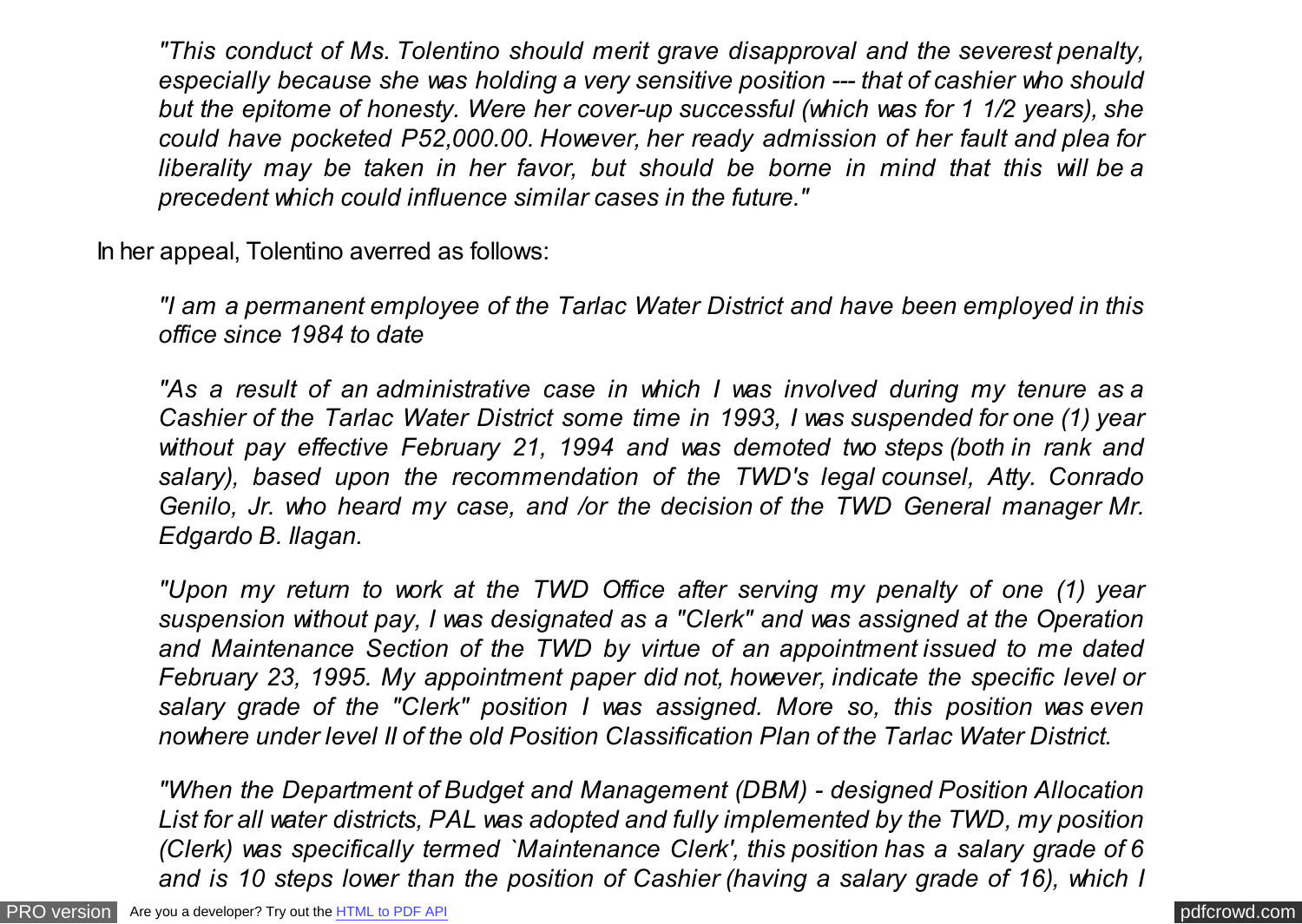*handled previously.*

*"It is to be noted that the decision of the TWD General Manager was demotion in rank and salary for two steps only, which decision was even questionable because the recommendation of the Legal Counsel was demotion `two steps downward' only and did not specify demotion both in rank and salary.*

*"Because of this outcome of my present position and salary at the TWD Office, I thus believe that the decision of the TWD Management's decision on my demotion/position designation may be given due consideration."*

Requested to comment on the appeal, Ilagan alleged as follows:

*"The Memorandum dated February 28, 1994, suspended Mrs. Tolentino for one year effective February 21, 1994, and demoted her in rank and salary by two steps. It should be noted that Mrs. Tolentino was found guilty on two counts, which were:*

*`a. Offense no. 6 Loss of damage to, unauthorized use, or willful destruction of district property, records or information. Included discrepancies in each and accounting for district property and failure to safeguard district property.*

*`b. Offense no. 8 b. Fraud, falsification , exaggeration or concealment of material facts in connection with matters under official investigation.'*

*"The Civil Service Law and Rules provides:*

*`In meting out punishment, the same penalties shall be imposed for similar offenses and only one penalty shall be imposed in each case. (Chapter 7, Sec 45 Letter d.)*

*`Since Mrs. Tolentino committed two offenses, the imposition of her of two*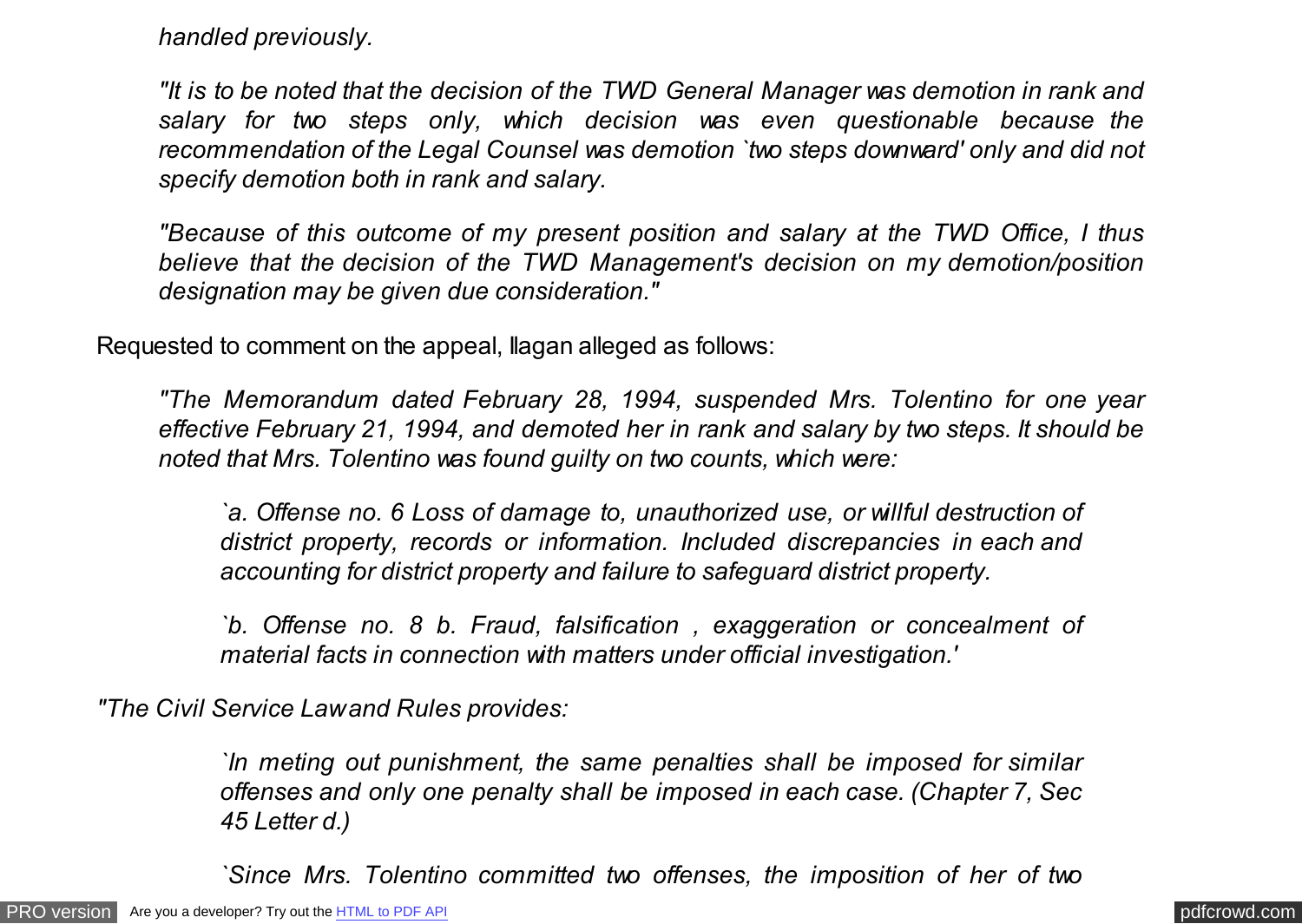*penalties was proper.*

*`2. The penalties imposed on Mrs. Tolentino were accepted by her since Tolentino were accepted by her since Feb. 1994. She had finished her one year suspension and upon her return to service, had been occupying a rank two steps lower than her previous position and had been receiving the corresponding salary. She is, therefore, deemed to be estopped from questioning the said penalties three years thereafter. The following jurisprudence is enlightening.*

*`Public Policy and sound practice demand that at the risk of occasional errors, judgements of courts should become final at some definite date fixed by law. (Calalang vs. Register of Deeds of Quezon City, 231 SCRA 88).*

*`3 It should be recommended that in 1994, there was no circular or memorandum from the Central Office informing the undersigned that the Civil Service law & Rules where (sic) to be followed. This is the reason why imposed on Mrs. Tolentino, which, the undersigned believe are too light, considering the gravity of her offenses. It is, therefore, recommended that this case be reopened as to the imposition of penalties and the correct penalties and the correct penalty be imposed on her."*

Records reveal that on February 28, 1984, Ilagan suspended Tolentino from the service for one (1) year effective February 21, 1994 for having been found guilty of various offenses relating to her performance as the previous cashier of the TWD.

Aside from the suspension, Tolentino was also meted out the penalty of demotion in rank and salary "two steps downward" and was directed to refund P3,057.60.

After serving her suspension of one (1) year, Tolentino reported for work at the TWD and assured the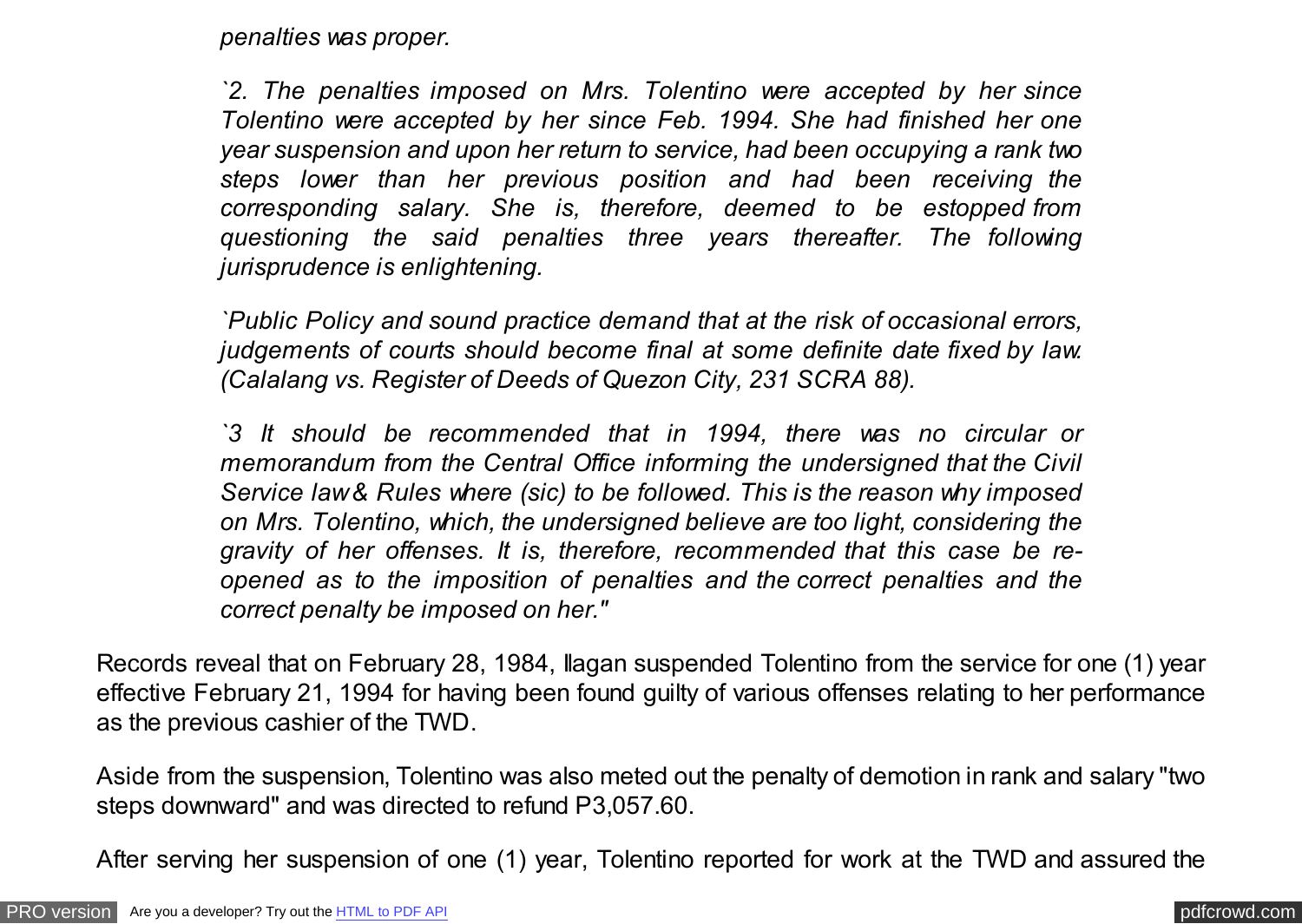position of Clerk by virtue of a new appointment issued by Ilagan on February 23, 1995 duly attested by Civil Service Field Office (CSFO), Tarlac. Her new appointment which was clearly a demotion, was in pursuance of the decision of General Manager Ilagan. Tolentino is now appealing on the additional penalty of demotion imposed upon her.

The issue to be resolved in the instant case is whether or not the penalties meted out to the Appellant were appropriately imposed.

After reviewing the records of the instant case, the Commission finds the appeal impressed with merit.

The imposition of suspension, demotion and order to refund the amount of P3,057.60 for the two (2) offenses Appellant was found guilty of finds no legal support. Section 17, Rule XIV of the Omnibus Rules Implementing Book V of Executive Order No. 292 (Administrative Code of 1987) provides as follows:

*SEC. 17. If the respondent is found guilty of two or more charges or counts, the penalty imposed should be that corresponding to the most serious charge or count and the rest may be considered as aggravating circumstances."*

The imposition, therefore, of the penalty of demotion in addition to suspension, was excessive and violative of the Rules.

The allegation of General Manager Ilagan in his comment that there was no circular or memorandum from the *"Central Office"* informing him that the Civil Service Law and Rules shall be applied deserves scant consideration. His ignorance of the law cannot excuse him especially when it greatly affects the substantive right of the Appellant. As early as 1991, the Supreme Court, in the case of Davao Water District vs. Civil Service Commission (201 SCRA 593), already declared that Local Water Districts, as government-owned and controlled corporations, with original charters, are covered by the Civil Service law and rules. Following said pronouncement, therefore, it is imperative that in imposing the appropriate penalty on Tolentino, the Omnibus Civil Service Rules and Regulation implementing Book V, Title I , Subtitle A of Executive Order 292 or the Administrative Code of 1987 should have been applied,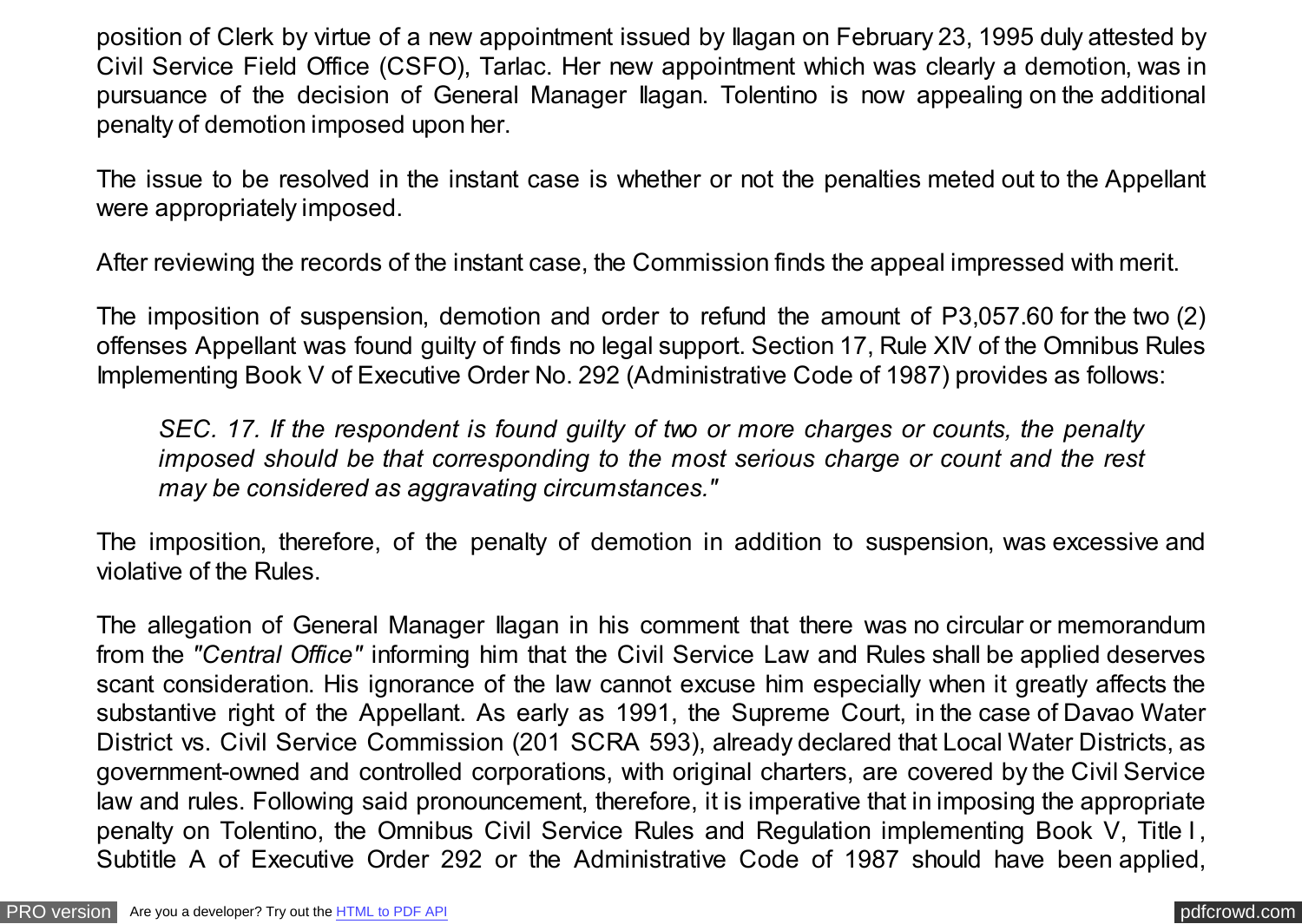considering that the instant case was decided after the said Supreme decision.

**WHEREFORE**, the appeal of Lorna M. Tolentino is hereby found meritorious. The penalties imposed in the appealed decision is hereby modified. Accordingly, the penalty of demotion is hereby declared null and void. TWD General Manager Edgardo B. Ilagan is hereby ordered to reinstate Lorna M. Tolentino to her former position as Cashier or to a comparable position. CSRO No. I I I is hereby directed to monitor the implementation of this Resolution

Quezon City, JAN 12, 1999

(Signed)  **THELMA P. GAMINDE** Chairman

## (Signed) **CORAZON ALMA G. DE LEON** Commissioner

 (O.B.) **JOSE F. ERESTAIN, JR.** Commissioner

Attested by:

(Signed)